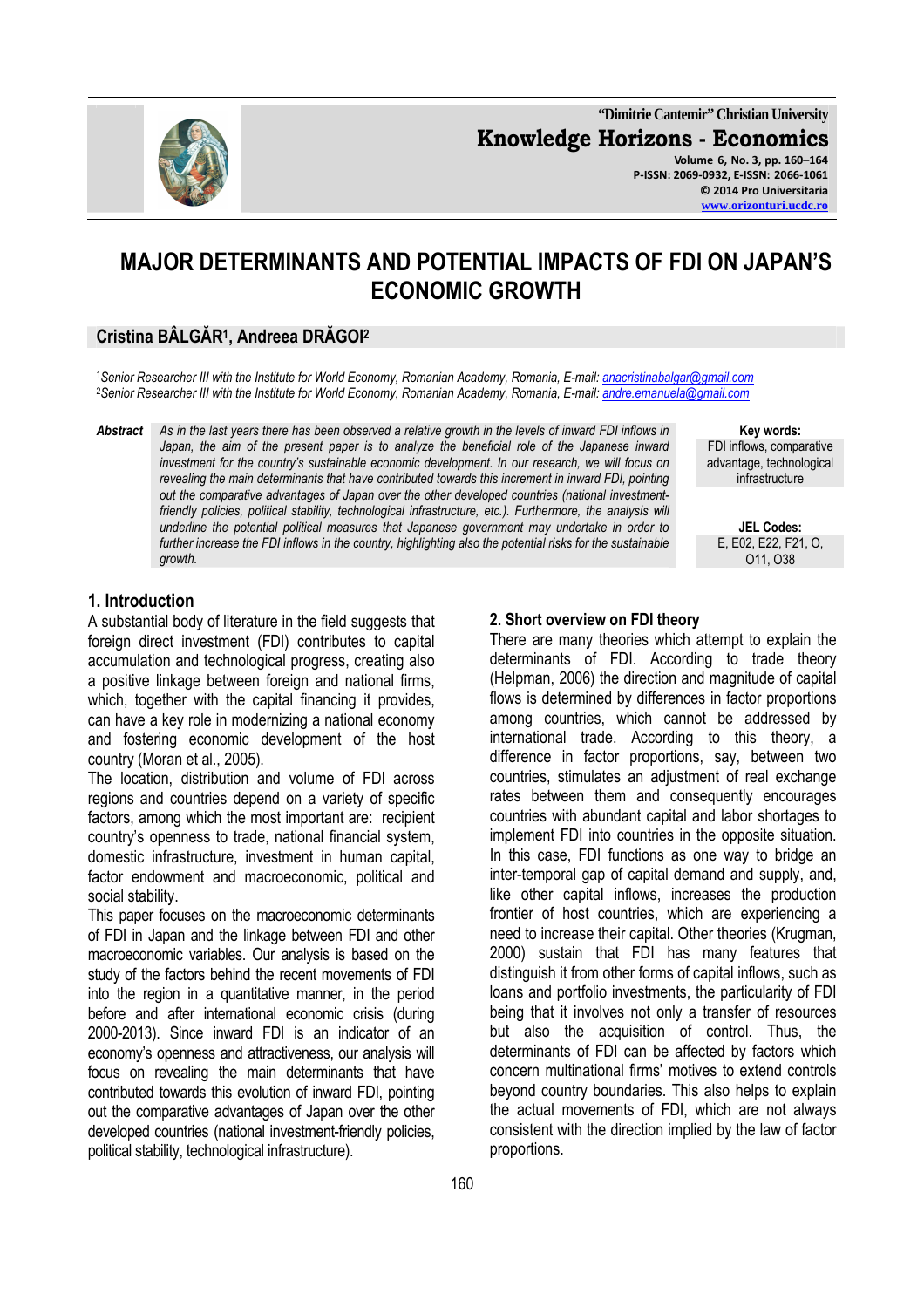Taking into consideration those theories, our analysis aims to respond to one particular question: what is the case of Japan regarding the major determinants of FDI flows?

A detailed examination of trends of inward FDI and their impact on the Japanese economy shows the evidence that, although historically much less open to foreign trade and investment than other developed economies, Japan experienced a marginal value of FDI inflows around the turn of the millennium. The profound changes in Japan that made this jump possible it's represented by foreign firms' potential contribution to productivity and overall economic growth. This tendency allowed Japan to embrace fully, and therefore benefit substantially from globalization.

#### **3. General outlook of FDI inflows in Japan and impact of the crisis**

As it is widely recognized, historically Japan attracted an excessively low level of inward FDI comparing with other developed nations (Yoshitomi, Graham, 1996). FDI in Japan, which began expanding in the second half of 1990's (UNCTAD, 2013) has gain momentum at the beginning of the millennium and after a sharp decrement in 2006, it registered a double digit historical peak in 2007 and 2008, as evident from following trends.

*Graph 1.* FDI inflows in Japan, 2000 -2013

(-USD billion-)



*Sources:* UNCTAD (2013), UNCTAD (2014)

As shown in the Graph 1, the FDI inflows in Japan rose dramatically starting with 2007, than, after a sharp decline in 2009, due to the negative effects of financial crisis, for two other successive years it has recorded a net divestment. Beginning with 2012, the trend turned positive again, though the inflows were relatively small. According to preliminary estimations of UNCTAD (2014), in 2013, an upturn in M&A sales helped FDI inflows to Japan and they rose by almost 61% (Table 1), reaching USD 2.8 billion. Albeit Japan's potential appeal is strong comparing with other developed countries, according to the illustrated figures, its performance in terms of FDI reception was very weak in the years following the economic financial crisis, endorsing the outcome that of late the country didn't fully exploited its foreign investment potential for capital formation (UNCTAD 2012).

Even if they have increased during 2007 - 2009 (as shown in the Graph 1), Japan's inward FDI as percentage of GDP is still ranking the lowest position among other major developed countries (see Graph 2).

| Graph 2. FDI inflows as % of GDP, 2008 -2012 |  |  |
|----------------------------------------------|--|--|
|                                              |  |  |



*Source*: OECD, 2013

UNCTAD (2014) data

Thus, within traditional "triadic" - consisting of EU, USA and Japan – when compared with USA and EU (the main FDI world receptor), Japan share's in global inward FDI - that was on average 1% prior crisis - does look insignificant. Although the FDI to Japan increased in the last two years, its stake in world's FDI inflows declined even further.

As stated in the literature in the field (Paprzycki, Fukao, 2012), the financial crisis of East Asian countries has again played up the importance of FDI as a source of capital inflow directed to the countries in the region, including Japan.

*Table 1.* Comparative share of selected developed economies/region in total world FDI inflows during 2007-2013 and their growth rate in 2012-2013

| $(-\% -)$                                           |     |  |                     |  |                                    |               |     |                                                                 |  |
|-----------------------------------------------------|-----|--|---------------------|--|------------------------------------|---------------|-----|-----------------------------------------------------------------|--|
|                                                     |     |  |                     |  |                                    |               |     | Region 2007 2008 2009 2010 2011 2012 2013 Growth rate 2012-2013 |  |
| <b>IEU</b>                                          |     |  |                     |  | 42.9 30.0 29.5 26.9 26.7 19.1 19.6 |               |     | 38.1                                                            |  |
| <b>USA</b>                                          |     |  |                     |  | 10.8 17.0 11.8 14.0 13.7 12.4 10.9 |               |     | $-4.8$                                                          |  |
| Japan                                               | 1.1 |  | $1.3 \mid 0.9 \mid$ |  |                                    | $1 \quad 0.1$ | 0.2 | 60.7                                                            |  |
| Own calculations based on UNCTAD (2013),<br>Source: |     |  |                     |  |                                    |               |     |                                                                 |  |

<sup>1</sup>Note: In 2010 and 2011, Japan experienced negative values of FDI inflows, indicating that the value of disinvestment by foreign investors was higher than the total capital newly invested in the country in the reported period.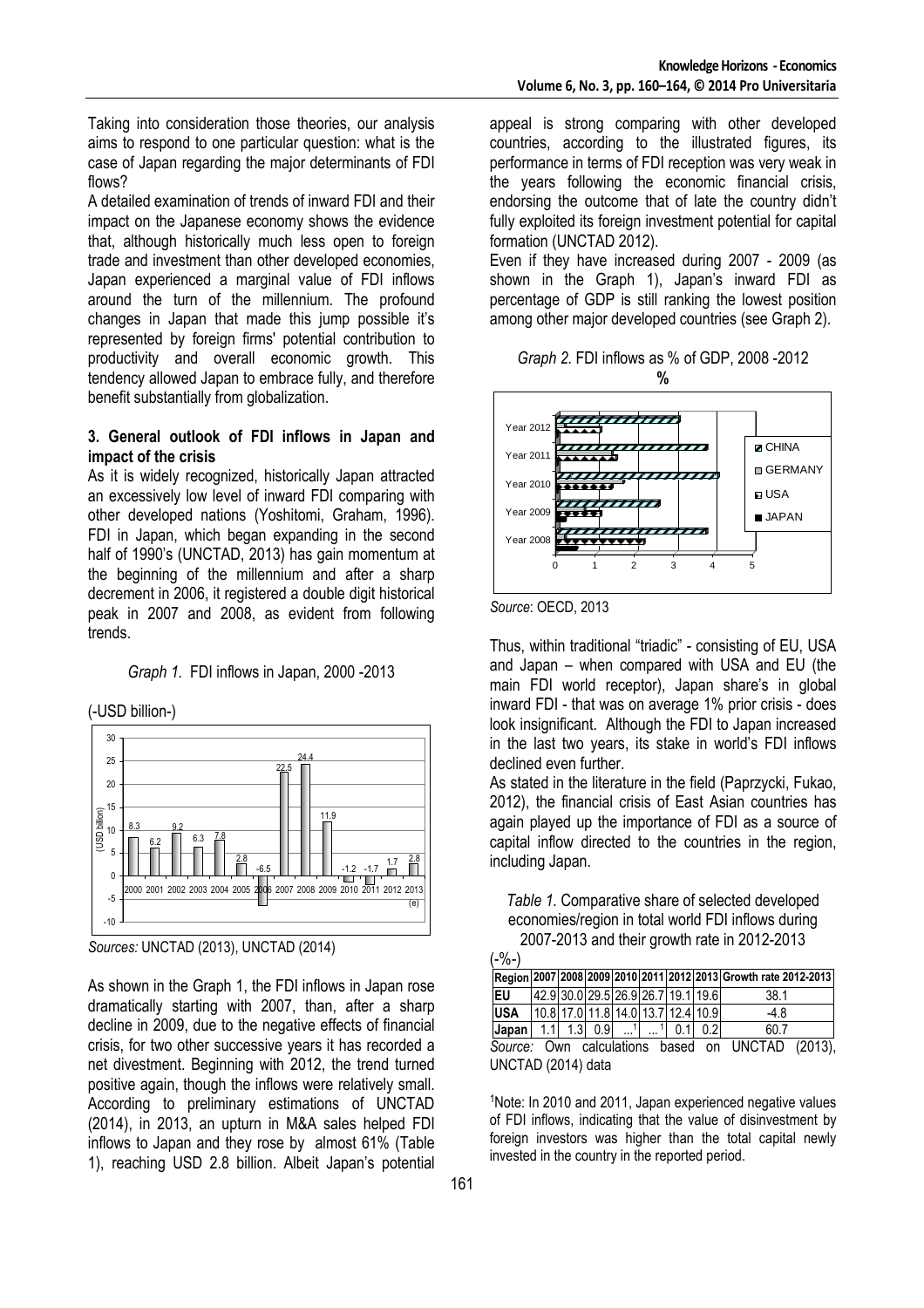In this regard, Japan should seek to increase its share of FDI inflows, considering not only the theories according to which inward investment helps to raise employment and productivity, but also taking into account the argument that the opening of an economy is a catalyst for growth (Baldwin, 2003) and with a view to Japan's recent stagnation, generated by the economic financial crisis, but also by the natural disaster that hit the country in 2011- the earthquake and the devastating tsunami that followed (Graph 3).

*Graph 3.* Japan's annual growth rate, 2000-2013 *-%-* 



*Source:* UNCTAD database

# **4. Major determinants of FDI in Japan**

As in terms of inward FDI, in the last years on the Japanese market it was noticed a net predominance of large developed countries (JETRO, 2013), the fact may suggests that major motivation to invest there is market seeking, companies looking to develop their activities into markets similar to their own, or protect their domestic market from foreign competition.

Considering the dimension of the market and the presence of various multinational firms, in Japan there is a great availability of capital resources and intangible assets such as technological knowledge and marketing expertise that can be useful to establish foreign production to meet consumer demand in the host country. Also, considering the fact that presently Japan can provide highly educated labor force, since government policy has encouraged constantly education and R&D, this can be considered a comparative advantage for multinationals that seek to develop high innovative business. Friendly policy measures toward FDI have been developed recently in Japan consisting in reforms in the financial, communication and distribution sectors that have encouraged foreign investments in those industries.

Another input for FDI attraction is represented by the re-examination and simplification of Japan's Company Law, measure that have provided a better access for foreign investors. Also the cultural factor of traditional respect for engagements, has determined a high security of foreign investments since Japan has never been involved in any case of disagreements concerning FDI and, to the present, bilateral disagreement have given rise to no expropriation. However, supplementary measures may be undertaken by national authorities related to facility lease fee, equipment costs and promoted in form of subsidies for initial investment of global companies in Japan. The key incentives for direct investment in Japan could be represented by technology, brand & expertise existing on national labor market that could be fully exploited by companies investing in information communication technologies and other knowledge intensive industries.

### **5. Potential risks of FDI growth for Japan**

As some analyst have shown (Assaf, Efraim, Chi-Wa, 1999), through FDI, foreign investors gain crucial inside information about the productivity of the firms under their control. This fact provides them an informational advantage over "uninformed" domestic savers, whose buying of shares in domestic firms does not entail control. Taking advantage of this superior information, foreign direct investors will tend to retain highproductivity firms under their ownership and control and sell low-productivity firms to the uninformed savers. As with other adverse-selection problems of this kind, this process may lead to overinvestment by foreign direct investors. Excessive leverage can also limit the benefits of FDI. Typically, the domestic investment undertaken by FDI establishments is heavily leveraged owing to borrowing in the domestic credit market. As a result, the fraction of domestic investment actually financed by foreign savings through FDI flows may not be as large as it seems (because foreign investors can repatriate funds borrowed in the domestic market), and the size of the gains from FDI may be reduced by the domestic borrowing done by foreign-owned firms. Recent work has also cast the evidence on the stability of FDI in a new light. Though it is true that the machines are "bolted down" and, hence, difficult to move out of the host country on short notice, financial transactions can sometimes accomplish a reversal of FDI. For instance, the foreign subsidiary can borrow against its collateral domestically and then lend the money back to the parent company. Likewise, because a significant portion of FDI is inter-company debt, the parent company can quickly recall it. There are some other cases in which FDI might not be beneficial to the recipient country - for instance, when such investment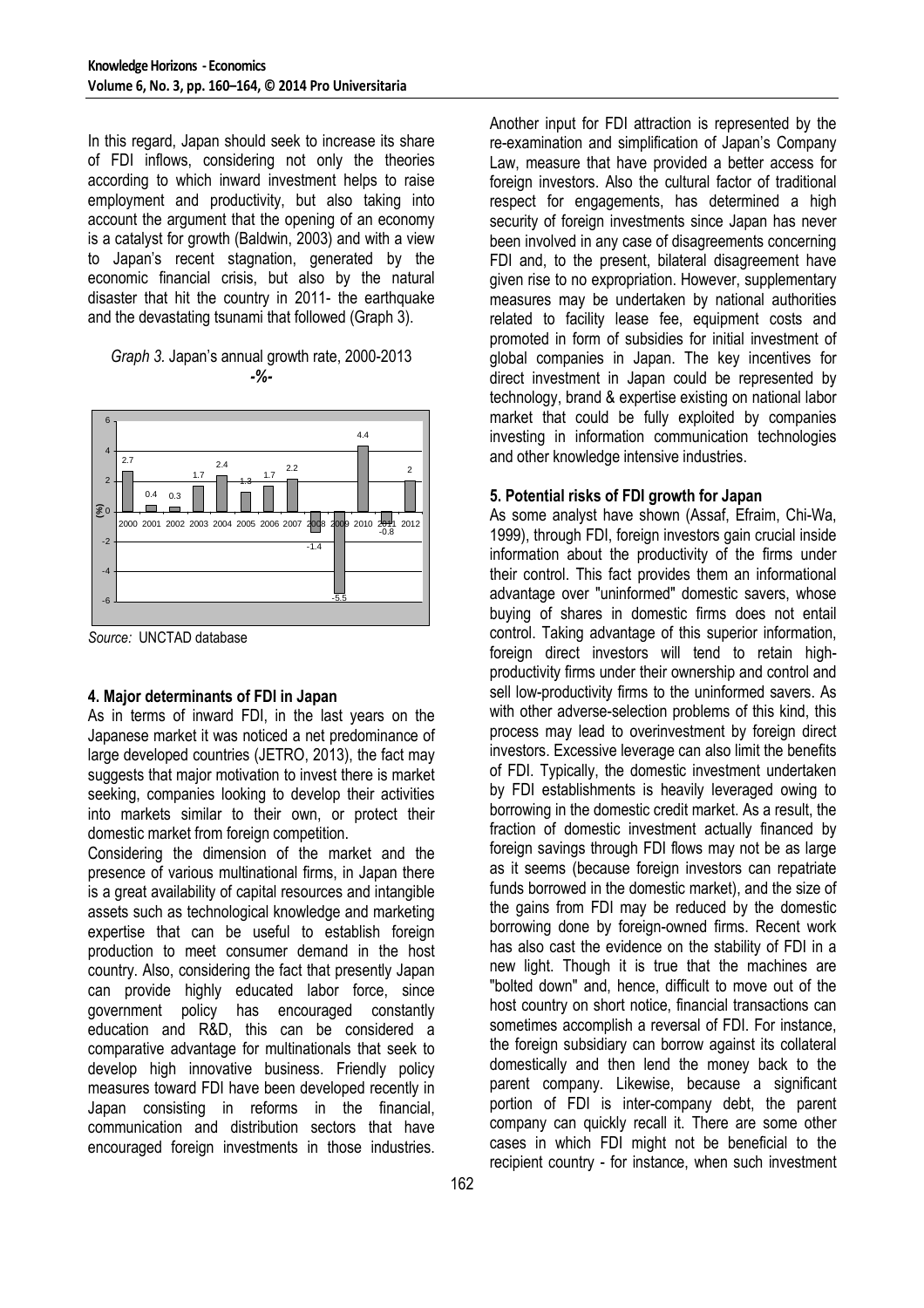is geared toward serving domestic markets protected by high tariff or non-tariff barriers. Under these circumstances, FDI may strengthen lobbying efforts to perpetuate the existing misallocation of resources. There could also be a loss of domestic competition arising from foreign acquisitions leading to a consolidation of domestic producers, through either takeovers or corporate failures. Both economic theory and recent empirical evidence suggest that FDI has a beneficial impact on host countries. For Japan there are also some other potential risks: FDI can be reversed through financial transactions and a high share of FDI in total capital inflows may reflect its institutions' weakness rather than their strength.

#### **6. National policy measures to promote FDI**

Although Japan has eliminated most of the formal restrictions related to the FDI inflows that were put in place in the 1970s, investors continue to criticize the barriers that impede foreign penetration of the market. Restrictive market practices such as a closed distribution system, cartel-like behaviors and entrenched arrangements that make it difficult for new entrants to compete in terms of product, service and price, are frequently mentioned as impediments that are particular to Japan. In order to further encourage FDI in Japan, government could offer subsidies covering half of the expenses for small firms and a third of the expenses for the medium and large ones. Such measures would prevent the domination of very large multinational on the market, hence eliminating the risk of capital reversion. Current Abenomics Programm may also contribute on fostering FDI by three essential pillars: monetary policy, fiscal policy and measures to increase employment.





*Source:* Own synthesis based on literature in the field.

In terms on monetary policy, measures proposed by the government should focus on government spending and a weaker yen, in order to compensate high costs of labor force and regulatory barriers. Moreover, Japan's government should encourage foreign investments by providing short-term fiscal stimulus necessary to make up for the fall in demand while broader structural reforms are still needed.

#### **7. Conclusions**

Over much of postwar period, and even through the 1970s and 1980s, inward foreign investment was not a priority for Japan, but in the light of the negative effects generated by the economic and financial crisis, Japanese authorities had to reconsider the potential benefits of inward FDI to boost economic growth. As shown in our previous analysis, FDI can play a fundamental role in revitalizing economic growth. Like others economy in the region, Japan's economy depends on FDI for a crucial part of its net capital inflows. FDI positive impact is helping to create jobs, boost national and regional development and also can contribute decisively to fostering competitiveness. Presently, FDI in Japan is focused in the form of global alliances with capital tie-ups between companies in the same industry, to survive tough international competition. Traditionally, Japanese corporations have found such partners mainly among American and European firms, but recently there have been a growing number of partnerships with Asian firms. In particular, there has been increased investment from Chinese firms that recognize the value of the technologies, brands and expertise held by Japanese firms and is aiming to obtain these business resources. Nevertheless, since the total share of FDI inflows as percent of GDP is still low in Japan, compared with other "powerful economies" as USA, Germany and China, various policies and measures will be needed for encouraging foreign corporations to invest in Japan. There are some particular industries, as for example, low carbon industry that have an important potential in attracting FDI (according with national statistics, in 2010, the field of the green-industry was one of the most active fields in terms of entries made by foreign firms). In order to further encourage such positive trend, Japanese government should implement more locationbased subsidiary program to encourage industries with many revolutionary low-carbon technologies to locate their operation within Japan. Furthermore, since Japan's ICT infrastructure was rated the best among 24 major countries and regions, taking into consideration such factors of broadband usage fees and speed, more measures two support and encourage new FDI in the